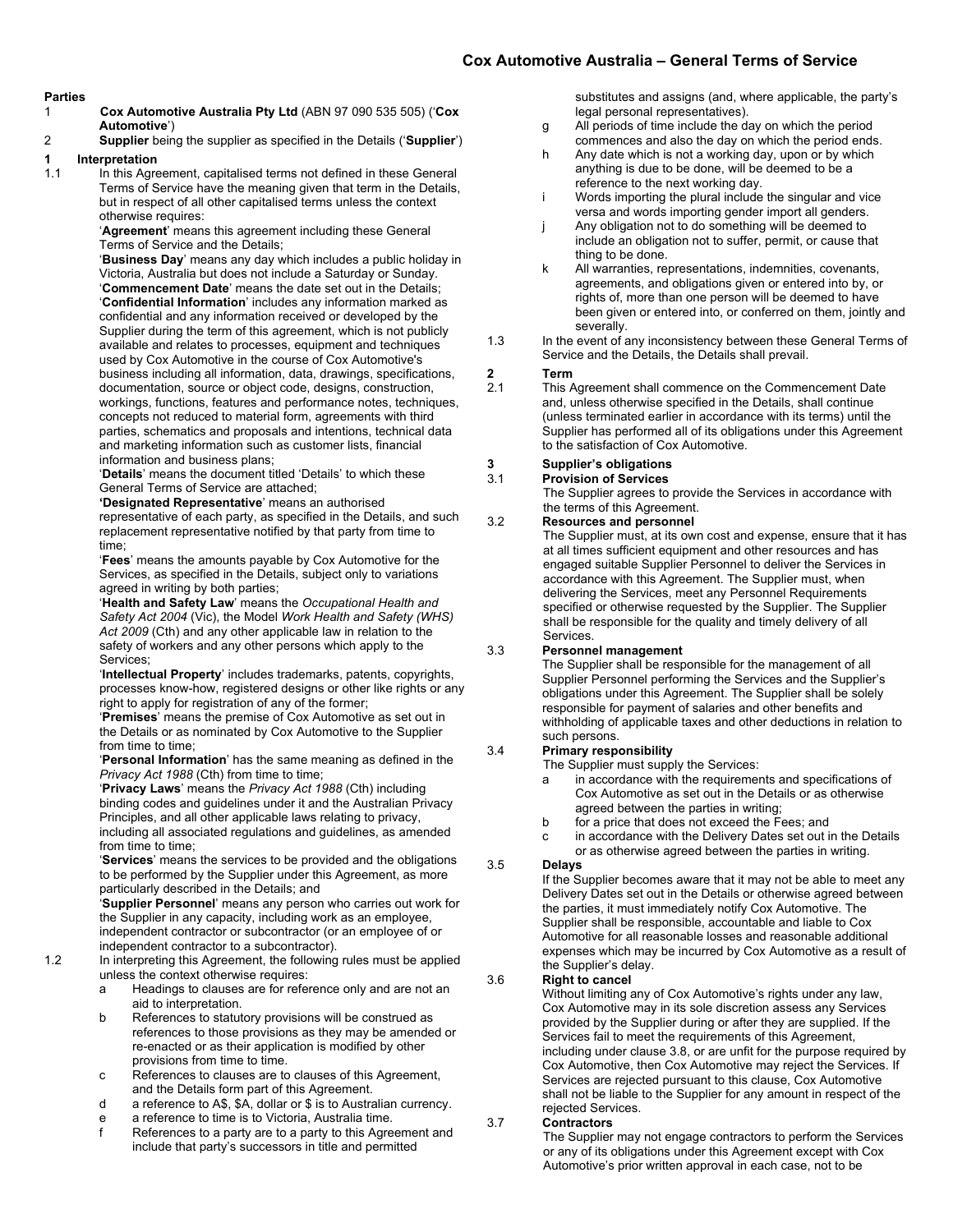unreasonably withheld. Any contract or agreement between the Supplier and a contractor that relates to the performance of the Services or the Supplier's obligations under this Agreement must be on terms that are substantially the same as this Agreement or on other terms approved by Cox Automotive in writing.

#### <span id="page-1-0"></span>3.8 **Quality and standards**

The Supplier shall carry out the Services and all other obligations under this Agreement with care, skill and diligence and shall employ techniques, methods, procedures and materials of a high quality and standard in accordance with best professional practice.

#### 3.9 **Understanding requirements**

The Supplier shall be deemed to have carefully examined and understood all relevant requirements and specifications of Cox Automotive as set out in this Agreement or as otherwise agreed between the parties. The Supplier shall not be entitled to any additional payment or other remedy, on the grounds of misinterpretation of any matter relating to this Agreement on which it could reasonably have satisfied itself by reference to Cox Automotive except where such misinterpretation has been caused by incorrect written information supplied by Cox Automotive.

#### 3.10 **Compliance with law**

The Supplier agrees at all times to comply with all statutes, bylaws, regulations, relevant codes of practice, and other lawful requirements relating to, or necessary to be met in, the performance of the Services and its obligations under this .<br>Agreement.

#### 3.11 **Further assurances**

The Supplier shall sign all documents and do all things necessary or desirable to give effect to this Agreement and will procure its Supplier Personnel to declare, make or sign all documents and do all things that may be necessary or desirable to give full effect to this Agreement.

## **4 Quantity**

Cox Automotive does not undertake to order any minimum quantity or value of Services, unless otherwise provided in the Details.

# **5 Fees and payment**

#### 5.1 **Fees**

The Fees payable by Cox Automotive to the Supplier in respect of the provision of the Services are as set out in the Details. The Supplier will not charge, and Cox Automotive will not be liable, for any expenses, charges, costs, fees except the Fees as set out in this Agreement.

#### 5.2 **Waiver of Fees**

Cox Automotive shall not be obliged to pay any Fees in respect of any Services supplied by the Supplier:

- otherwise than in accordance with this Agreement; or
- b in order to remedy any default or deficiency in any Services. 5.3 **Disbursements** The Supplier shall be responsible for all disbursements incurred

by it in the performance of the Services or its obligations under this Agreement.

#### 5.4 **Invoices**

The Supplier will invoice Cox Automotive the Fees for the Services within 5 Business Days of the end of the month following supply of the Services. The invoice must include the following details before payment can be approved and forwarded:

- a date of Services;
- b name of individual provided by the Supplier;<br>c description of Services provided;
- c description of Services provided;<br>d time allocated per task: and
- time allocated per task; and

### the Supplier's ABN.

### 5.5 **Payment terms**

Each invoice shall be payable in accordance with the Payment Terms.

#### 5.6 **Disputed invoice**

If Cox Automotive disputes any amount in any invoice or requires further information from the Supplier, Cox Automotive will notify the Supplier ("**Dispute Notice**") accordingly giving reasons for the dispute. If the dispute cannot be resolved within 30 days of the Dispute Notice, the dispute will be resolved in accordance with claus[e 17](#page-3-0) (Disputes). Cox Automotive will not be liable to pay any amounts that are the subject of a bona fide dispute that Cox Automotive has notified to the Supplier until resolution of the

dispute. The Supplier will continue to supply the Services notwithstanding any such dispute.

## <span id="page-1-1"></span>5.7 **GST**

- a In this claus[e 5.7,](#page-1-1) a word or expression defined in the *A New Tax System (Goods and Services Tax) Act 1999* (Cth) has the meaning given to it in that Act.
- b For the purposes of this Agreement, where the expression GST inclusive is used in relation to an amount payable or other consideration to be provided for a supply under this Agreement, the amount or consideration will not be increased on account of any GST payable on that supply.
- c Any consideration to be paid or provided for a supply made under or in connection with this Agreement, unless specifically described in this agreement as GST inclusive, does not include an amount on account of GST.
- d Despite any other provision in this agreement, if a party ("**Supply Maker**") makes a supply under or in connection with this Agreement on which GST is imposed (not being a supply the consideration for which is specifically described in this Agreement as GST inclusive): (i) the consideration payable or to be provided for that supply under this Agreement but for the application of this clause ("**GST exclusive consideration**") is increased by, and the recipient of the supply ("**Recipient**") must also pay to the Supply Maker, an amount equal to the GST payable by the Supply Maker on that supply; and (ii) the amount by which the GST exclusive consideration is increased must be paid to the Supply Maker by the Recipient without set off, deduction or requirement for demand, at the same time as the GST exclusive consideration is payable or to be provided.
- e If a payment to a party under this Agreement is a reimbursement or indemnification, calculated by reference to a loss, cost or expense incurred by that party, then the payment will be reduced by the amount of any input tax credit to which that party is entitled for that loss, cost or expense.

## <span id="page-1-2"></span>**6 Disclosure and ownership of Intellectual Property**

- The Supplier must communicate to Cox Automotive promptly and fully all discoveries, improvements and inventions made or conceived by the Supplier or the Supplier's Personnel (either solely or jointly with others) in the course of performing the Services. This clause only relates to discoveries, improvements and inventions which are similar to the actual or anticipated business, work or investigations of Cox Automotive or which result from or are suggested by any work performed for Cox Automotive ("**Inventions**").
- 6.2 Any Inventions, whether or not they contain intellectual property rights capable of protection, remain the sole and exclusive property of Cox Automotive or its nominees.
- 6.3 The Supplier acknowledges that Cox Automotive (or its associated entities or persons) owns all Intellectual Property created by the Supplier in connection with the Services, that now exists or that later comes into existence.
- 6.4 The Supplier agrees to indemnify Cox Automotive fully against all liabilities, costs and expenses which Cox Automotive may incur as a result of any breach of this claus[e 6](#page-1-2) by the Supplier or the Supplier's Personnel.
- 6.5 The obligations accepted by the Supplier under this clause [6](#page-1-2) survive termination or expiry of this Agreement.

# **7 Health and Safety**

#### 7.1 **Cox Automotive Policies**

The Supplier must, and must procure that Supplier Personnel must, comply with all policies, security arrangements, restrictions, and requirements notified to the Supplier by Cox Automotive in writing from time to time.

### 7.2 **Health and Safety**

The Supplier must, and must ensure that any Supplier Personnel must, comply with all Health and Safety Law. Without limiting what the Supplier is required to do under this clause, the Supplier must:

a co-operate with Cox Automotive with respect to all requests made by Cox Automotive relating to any Services to be carried out at the Premises;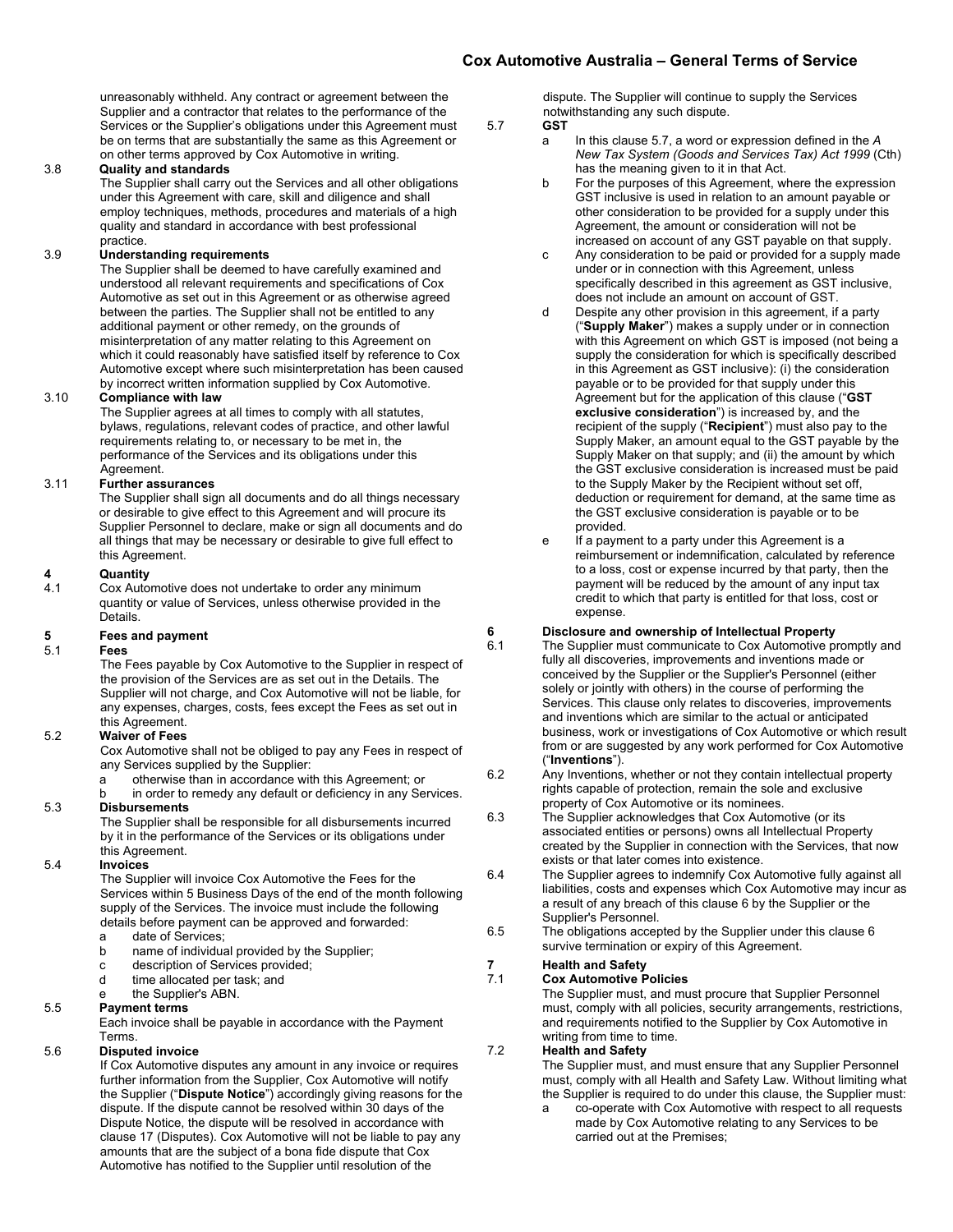- b consult, cooperate and coordinate activities with Cox Automotive and any other relevant person in the performance of the Services to ensure the Supplier and Supplier Personnel understand:
	- the nature of health and safety obligations relating to the Services and how they will be carried out at an operational level;
	- ii the risks arising from the Services; and
	- iii the controls to be implemented to mitigate those risks;
- c participate in, or facilitate any health and safety audits, inspections or investigations conducted by Cox Automotive or by any regulatory authority; and
- d promptly follow all reasonable directions that Cox Automotive provides to the Supplier in relation to the Premises, including any directions to remove or secure any property which is under the control of the Supplier.

# **8 Insurance**

- The Supplier shall effect and maintain (at its own cost) adequate insurance in respect of potential liability, loss or damage arising at common law or under any statute in respect of claims for property damage, personal injury, public liability and professional indemnity relevant to the performance of its obligations under this Agreement for such values as should be insured against in accordance with prudent commercial practice, but provided that the Supplier maintains at a minimum the insurances set out in the **Details**
- 8.2 On request of Cox Automotive, the Supplier shall provide Cox Automotive with evidence of the insurance effected and maintained in accordance with clause 8.1, to Cox Automotive's satisfaction. During the term of this Agreement the Supplier shall provide Cox Automotive with updated evidence from time to time as may be required if the Supplier's insurance is renewed or varied.

## **9 Warranties**

- The Supplier warrants, represents and undertakes that:
	- a it has full power and authority to enter into and perform this Agreement in accordance with its terms;
	- b the performance of the Supplier's obligations under this Agreement will neither conflict with any obligation or duty owed to any third party nor infringe the rights of any third party;
	- c it will carry out the work by the date or dates agreed by the parties to this Agreement;
	- d it will carry out the Services with all due skill and diligence and in a good and workmanlike manner, and in accordance with the best practice within the industry of the Supplier ("**Best Practice**");
	- e it will use its best endeavours to achieve the requirements and specifications specified in the Details;
	- f the Supplier's employees and agents will have the necessary skills, professional qualifications and experience to perform the Services in accordance with Best Practice;
	- g it has obtained all necessary and required licences, consents and permits to perform the Services; and
	- h it is responsible for all costs, fees, expenses and charges for training necessary or required for the Supplier's employee and agents to perform the Services.
- 9.2 If the Supplier performs the Services (or any part of the Services) negligently or materially in breach of this Agreement, then if requested by Cox Automotive, the Supplier will re-perform the relevant part of the Services. Cox Automotive's request must be made within 6 months of the date on which the Supplier completes performing the Services / termination of this Agreement.
- 9.3 The Supplier covenants that the Supplier will be solely responsible for the payment to the Supplier's employees and agents of all amounts due by way of salary, superannuation, annual leave, long service leave and any other benefits to which they are entitled as the Supplier's employees or agents and to otherwise comply with legislation applicable to the Supplier's employees and agents.
- 9.4 The Supplier warrants that the Supplier may not incur any liability on behalf of Cox Automotive or in any way pledge or purport to pledge Cox Automotive's credit or accept any other or make any contract binding upon Cox Automotive without prior approval being given by Cox Automotive.

9.5 Each of the parties acknowledges that, in entering into this Agreement, it does not do so in reliance on any representation, warranty or other provision except as expressly provided in this Agreement, and any conditions, warranties or other terms implied by statute or common law are excluded from this Agreement to the fullest extent permitted by law.

### 9.6 **Benefit of third party warranties**

The Supplier warrants that it will disclose and pass to Cox Automotive (or, if it is unable to do so, will hold for Cox Automotive's benefit) all warranties provided by third parties in respect of any Services or goods comprised in those Services.

### **10 Designated Representatives**

Each party shall provide a Designated Representative (or an agreed substitute) as a primary point of contact for the duration of this Agreement. The Supplier warrants that its Designated Representative shall have necessary authority on behalf of the Supplier to agree all matters between the parties in relation to this Agreement except as otherwise provided in this Agreement.

# **11 Indemnity/ Liability**

- The Supplier indemnifies Cox Automotive from and against any claims, demands, loss, damages, costs or expenses whatsoever arising from the Supplier's (or a Supplier Personnel's) provision of or failure to provide the Services except to the extent that such consequences are caused, or contributed to, by Cox Automotive's unlawful, negligent, or wilful acts or omissions.
- 11.2 Notwithstanding any other provision in this Agreement to the contrary, no party will be liable to the other party for any indirect, consequential or special loss, cost or damage of any kind.
- 11.3 Notwithstanding any other provision in this Agreement to the contrary, and to the greatest extent permitted by law, Cox Automotive's entire liability to the Supplier shall never exceed the Fees paid or payable by Cox Automotive to engage the Supplier during the 12 month period prior to the event giving rise to any claim, if a 12 month period has not yet elapsed it will be on a prorated basis.

#### **12 Relationship**

#### 12.1 **Independent contractors, not agent**

Nothing in this Agreement should be interpreted as constituting either Cox Automotive or the Supplier as an agent, partner, or employee of each other and neither party may pledge the credit of the other nor represent to anyone that:

- a it is the other party; or
- b it is an agent, partner or employee of the other party; or
- c it has any power or authority to incur any obligation on behalf of the other party. The parties to this Agreement shall act as independent contractors in the performance of their obligations under this Agreement.

#### 12.2 **Consumer**

The Supplier acknowledges that for the purposes of this Agreement Cox Automotive is to be treated as a 'consumer' in accordance with the *Competition and Consumer Act 2010 (Cth)* and Australian Consumer Law.

# **13 Confidentiality and publicity**<br>**13.1** The Supplier must keep Cox A

- The Supplier must keep Cox Automotive's, and any Related Body Corporate of Cox Automotive's, Confidential Information confidential and not deal with it in any way that might prejudice its confidentiality.
- 13.2 Cox Automotive and the Supplier acknowledge that information resulting from the activities of the Supplier pursuant to this Agreement will also be regarded as Confidential Information. The Supplier agrees that the Supplier's obligations in clause 13.1 extend to this category of information.
- 13.3 The Supplier's obligations with regard to the Confidential Information will continue for so long as the Confidential Information is maintained on a confidential basis by:
	- a Cox Automotive in the case of Confidential Information pertaining to Cox Automotive's business; and
	- b Cox Automotive's relevant client, in the case of Confidential Information pertaining to the business of any of Cox Automotive's clients.
- 13.4 At the termination of this Agreement, or when earlier directed by Cox Automotive:
	- a all Confidential Information must be returned to Cox Automotive, including all copies of the Confidential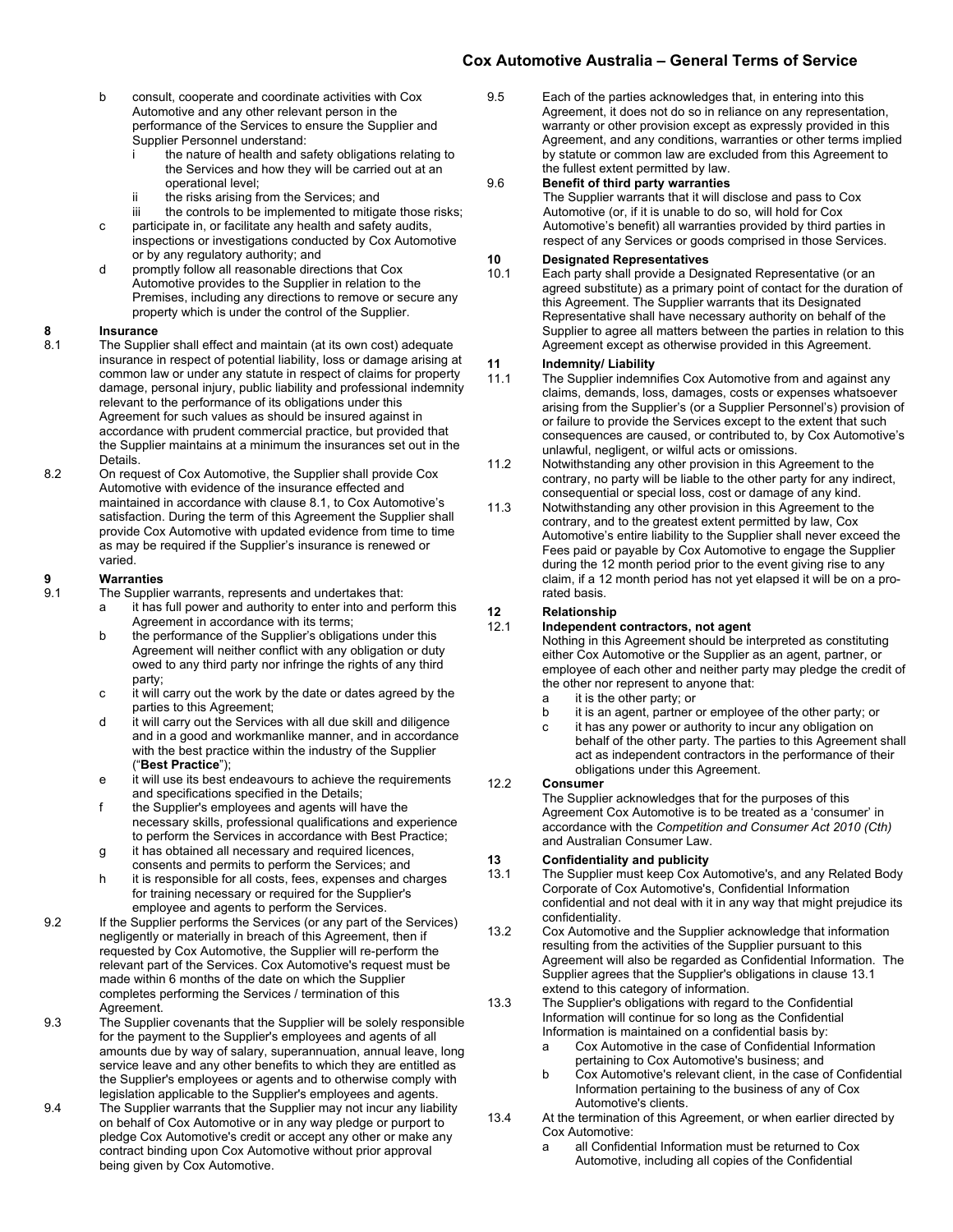Information or any extracts or summaries of the Confidential Information that the Supplier makes and any software that the Supplier creates based on the Confidential Information; and

- b the Supplier must erase and destroy any copies of any software containing or comprising the Confidential Information in the Supplier's possession or under the Supplier's control or that may have been loaded onto a computer possessed or controlled by the Supplier.
- 13.5 The Confidential Information does not include information which: is generally available in the public domain otherwise than as a result of a breach of clause 13.1 by the Supplier; or
	- b was known by the Supplier prior to Cox Automotive disclosing the information to the Supplier.
- 13.6 The Supplier agrees that Cox Automotive may require any of the Supplier's Personnel to sign a confidentiality agreement in a form that Cox Automotive approves, as a condition of Cox Automotive's acceptance of any of the Supplier's Personnel.
- 13.7 The Supplier agrees to indemnify Cox Automotive fully against all liabilities, costs and expenses which Cox Automotive may incur as a result of any breach of this clause by the Supplier.
- 13.8 The Supplier acknowledges that damages may be an inadequate remedy for breach of this clause 13 and that Cox Automotive may obtain injunctive relief against the Supplier for any breach of this clause 13.
- 13.9 No party may issue any press release of Confidential Information to the news media without the prior approval of all parties.
- 13.10 The Supplier may not use its association with Cox Automotive for the purposes of publicity or to promote the Supplier's business in any manner, without Cox Automotive's prior consent.

# **14 Force Majeure**

Neither party will have any liability under or be deemed to be in breach of this Agreement for any delays or failures in performance of this Agreement which result from circumstances beyond the reasonable control of that party. The party affected by such circumstances must promptly notify the other party in writing when such circumstances cause a delay or failure in performance and when they cease to do so. If such circumstances continue for a continuous period of more than 6 months, either party may terminate this Agreement by written notice to the other party.

# **15 Termination**

#### **Termination for default**

Either party may immediately terminate this Agreement by notice in writing to the other if the other party has materially breached any of its obligations under this Agreement and:

- a that breach is not capable or remedy; or<br>b the other party fails to remedy the breach
- the other party fails to remedy the breach within 30 days after written notice from the non-defaulting party specifying the breach and requiring it to be remedied.

#### 15.2 **Termination for serious misconduct**

Notwithstanding anything in this Agreement to the contrary, Cox Automotive may terminate this Agreement at any time by notice in writing to the Supplier, if the Supplier or any of the Supplier's Personnel is guilty of any dishonesty, serious misconduct or serious neglect of duty, in or in connection with the provision of the Services

#### 15.3 **Termination for convenience**

Subject to clause 15.6, Cox Automotive may, at its option, immediately terminate this Agreement without liability to the Supplier at any time by giving the Supplier 5 days' written notice.

### 15.4 **Additional rights of termination**

Without prejudice to any other rights that Cox Automotive may have under this Agreement or at law, Cox Automotive may terminate this Agreement immediately by notice in writing if:

- a the Supplier transfers or assigns its rights or obligations under this Agreement, otherwise than in accordance with clause 18.1; or
- b the Supplier becomes, or threatens to become, or is at serious and substantial risk of becoming, subject to any form of insolvency administration including, without limitation, any resolution, procedure or proceedings relating to the Supplier's liquidation, inability to pay its debts as they fall due, insolvency or appointment of a receiver, receiver and manager, liquidator, provisional liquidator, statutory

manager or similar officer, or if the Supplier makes an assignment for the benefit of its creditors.

### 15.5 **Consequences of termination**

- If this Agreement is terminated for any reason then:
- a the Supplier shall immediately cease to provide the Services, unless otherwise agreed by the parties in writing;
- b the Supplier shall promptly return to Cox Automotive all documents, information and items of property belonging to Cox Automotive that are in the Supplier's possession or control; and
- c Cox Automotive shall promptly return to the Supplier all property of the Supplier's that is in Cox Automotive's possession or control.

### 15.6 **Payment for work properly performed**

Subject to clause 15.7, Cox Automotive's only obligation on termination of this Agreement shall be to pay the Supplier for Services properly supplied by the Supplier prior to the date of termination.

#### 15.7 **Survival of clauses**

The termination of this Agreement for any reason shall not affect the validity and enforceability of:

- a any rights of a party against the other party which have accrued up to and including, without limitation, termination; or
- b the provisions of this Agreement which by their nature survive termination namely clause 13 (Confidentiality), clause 9 (Warranties), clause 11 (Indemnities), and this clause 15(Termination).

## **16 Notices**

- Any notice given pursuant to this Agreement will be deemed to be validly given if personally delivered, posted, or sent by email transmission to the address of the party to be notified set out in the Details or to such other address as the party to be notified may designate by written notice given to all other parties.
- 16.2 Any notice given pursuant to this Agreement will be deemed to be sufficiently given:
	- a in the case of delivery, when received;<br>b in the case of posting, on the second w
	- in the case of posting, on the second working day following the date of posting;

c in the case of email transmission, when sent, provided that any notice personally delivered or sent by email either after 5 pm on a working day or on any day that is not a working day will be deemed to have been received on the next working day.

# <span id="page-3-0"></span>**17 Disputes resolution**

#### **Disputes**

Subject to the clause 17.3, any dispute arising under this Agreement must first be referred to mediation by either party if such dispute cannot be resolved by the party's Designated Representative within ten (10) working days of notice of the dispute or such other time as mutually agreed in writing by the parties, prior to a party commencing formal court proceedings.

17.2 **Conduct of mediation** 

The mediation must be referred to mediation administered by the Australian Commercial Dispute Centre (ACDC). The mediation must be conducted in accordance with the ACDC Commercial Mediation Guidelines which set out the procedures to be adopted for the mediation, the process of selection of the mediator and the costs involved.

#### 17.3 **Urgent interlocutory relief**

Nothing in this clause will prevent any party from taking immediate steps to seek urgent interlocutory relief before an appropriate court.

# **18 General**

### 18.1 **Assignment and subcontracting**

Except as expressly provided for in this Agreement the Supplier may not assign, transfer or subcontract its rights or obligations under this Agreement without the prior written consent of Cox Automotive, which shall not be unreasonably withheld. If the Supplier is permitted to subcontract its obligations in accordance with clause 3.7, the Supplier shall not be relieved of any of its liabilities or obligations under this Agreement and it shall be liable to Cox Automotive for the acts, defaults, and neglects of any subcontractor (or any employee, contractor, or